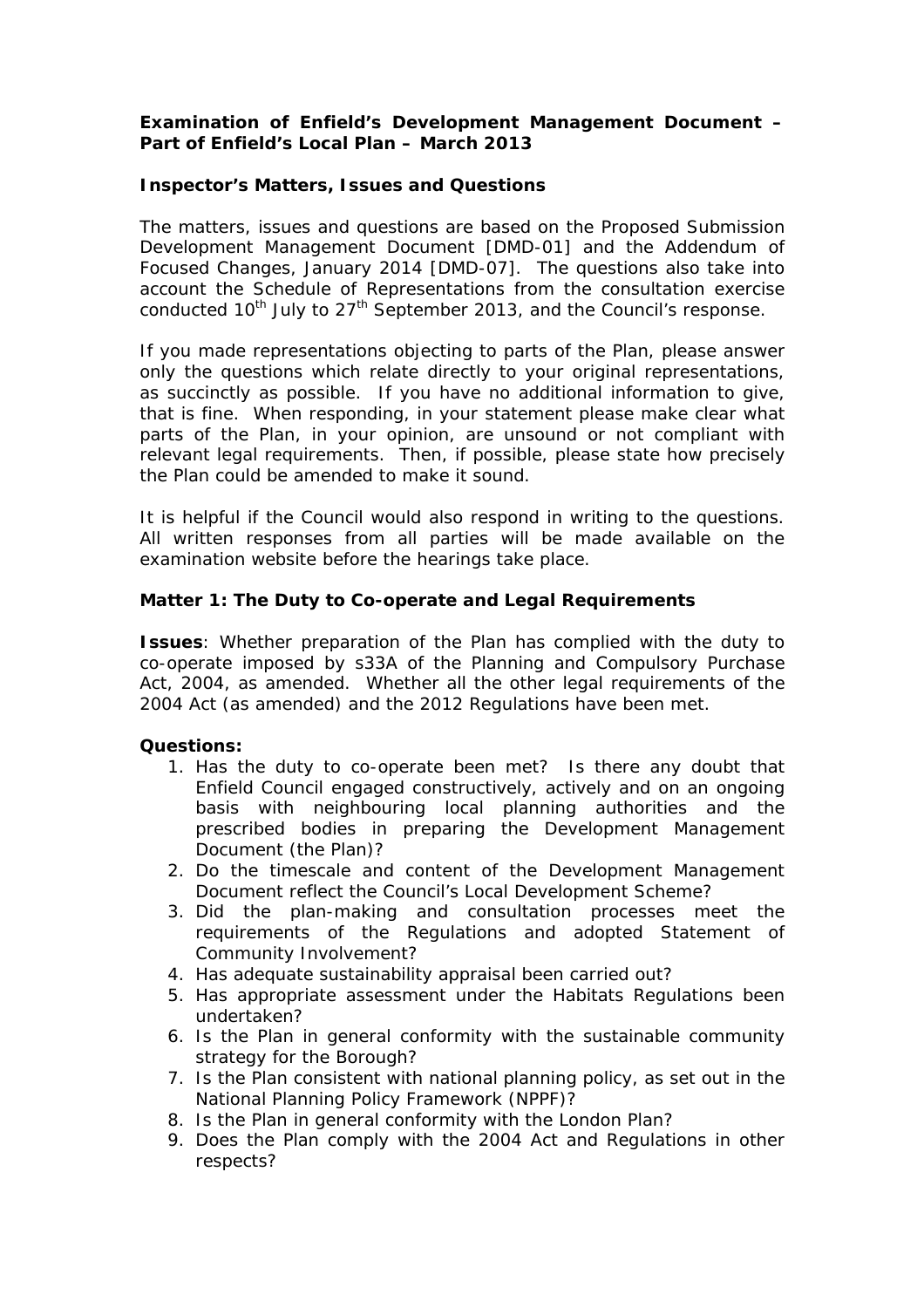# **Matter 2: Housing and Community Facilities**

**Issues:** Whether policies in Chapter 2 of the Plan are consistent with delivering a wide choice of high quality homes as sought by the NPPF, the London Plan and the adopted Core Strategy.

Whether policies in Chapter 3 provide for people's needs for community facilities consistently with the Core Strategy and are deliverable.

- 1. Do Policy DMD1, and the justification in paragraphs 2.1.3 & 2.1.4, require modification to secure general conformity with the London Plan and Revised Early Minor Alterations (REMA)? Is Enfield's approach to affordable rented housing justified?
- 2. Should Policy DMD1 (and/or DMD2) be amended to emphasise the need to take account of development viability, or secure design which is 'tenure blind' and well integrated?
- 3. Policy DMD5(b) states that the number of residential conversions along any road must not exceed 20%. Is this too restrictive and contrary to the London Plan SPG, or justified by local evidence?
- 4. Is it sufficiently clear how Policy DMD6 will be implemented, given its repeated use of 'appropriate'?
- 5. Is there any substantive evidence that the standards for new housing in Policy DMD8 are set so high that deliverability could be adversely affected? (I note that Core Policy 4 of the Core Strategy expects all new homes to be built to Lifetime Homes standards).
- 6. Does focused change No 1 to Policy DMD overcome concerns about new flats, amenity space and overlooking?
- 7. Does focused change No 2 to Policy DMD 16 overcome concerns about the policy's application to Strategic Growth Areas?
- 8. Having regard for the Council's response in DMD08, is there any outstanding evidence that Policies DMD16 & 17 might inhibit police and emergency service activities?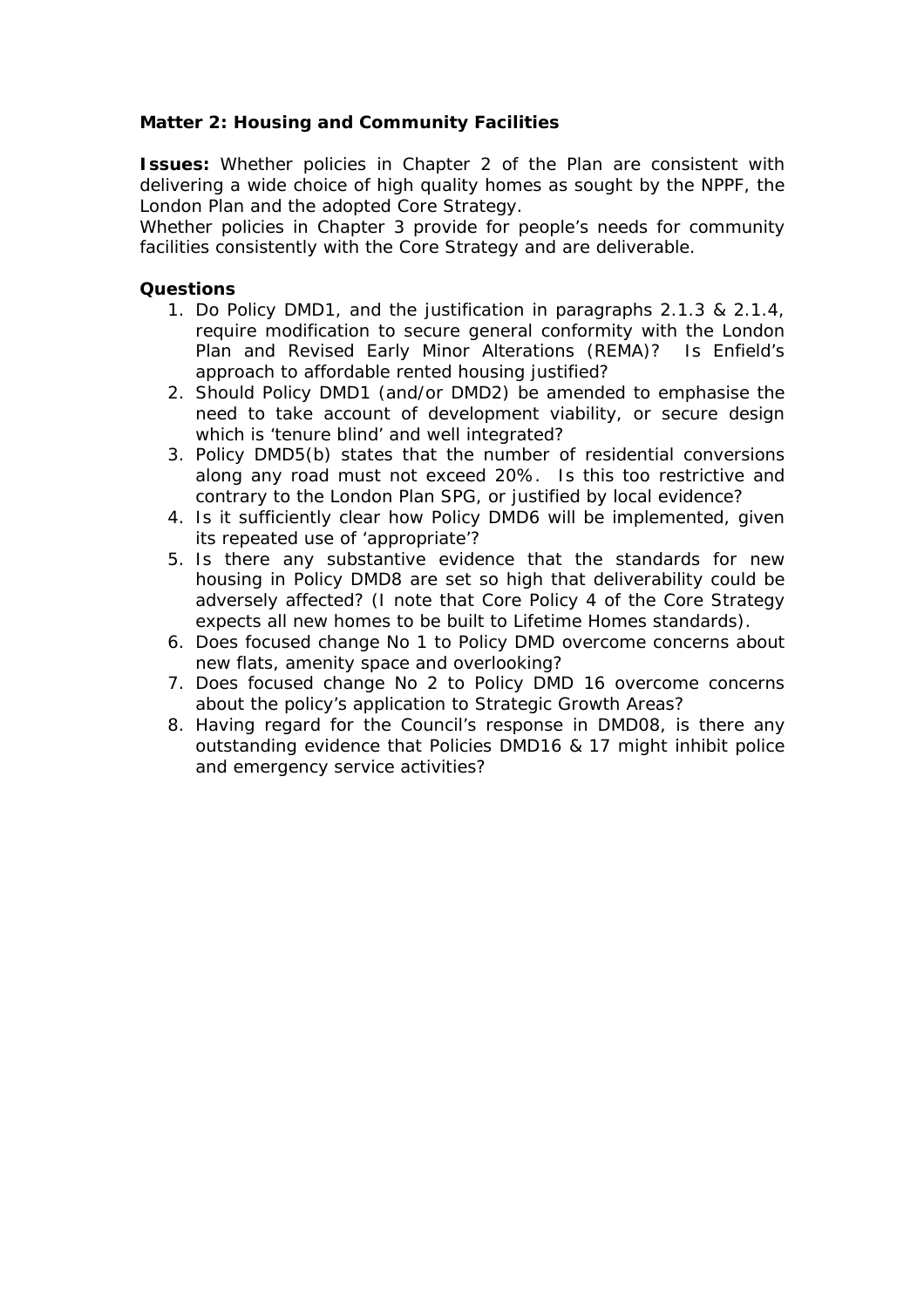# **Matter 3: Enfield's Economy, Town Centres and Shopping**

**Issue:** Whether the policies in Chapters 4-6 are consistent with the NPPF's goal for a strong, competitive economy, encouraging and not acting as an impediment to sustainable growth, and with ensuring the vitality of town centres.

- 1. Having regard for the Council's Employment Land Review 2012 [EBD-09], is there substantive evidence that Policy DMD19 is too restrictive and protective of traditional employment uses, and contrary to the NPPF, paragraphs 18-22?
- 2. Does focused change No 3 [DMD07] to paragraph 4.2.1 address concerns over flexibility and achieve an effective policy?
- 3. Is the figure of 10% in Policy DMD21 for direct sales or trade counters element justified and realistic? If not, is there evidential support for an alternative amount?
- 4. Is there substantive evidence that Policy DMD22 related to employment land outside designated areas and the justification in paragraph 4.5.3 should be amended, possibly to reflect paragraph 22 of the NPPF more closely?
- 5. Should new industrial development within SIL and LSIS have to satisfy criterion 1a of Policy DMD23 given that these are already designated sites? Or is this too onerous?
- 6. Do focused changes Nos 4 & 5 overcome the objections to criterion 1b of Policy DMD23? And is Policy DMD24 too protective/ supportive of small businesses?
- 7. Is Policy DMD25 of the DMD justified and consistent with Core Policies 17 & 18 of the Core Strategy? With focused change No 6, would the policy be consistent with the NPPF and ensuring the vitality of town centres?
- 8. With focused change No 7 in place, would objections that Policy DMD32 is too restrictive towards food and drink uses be overcome?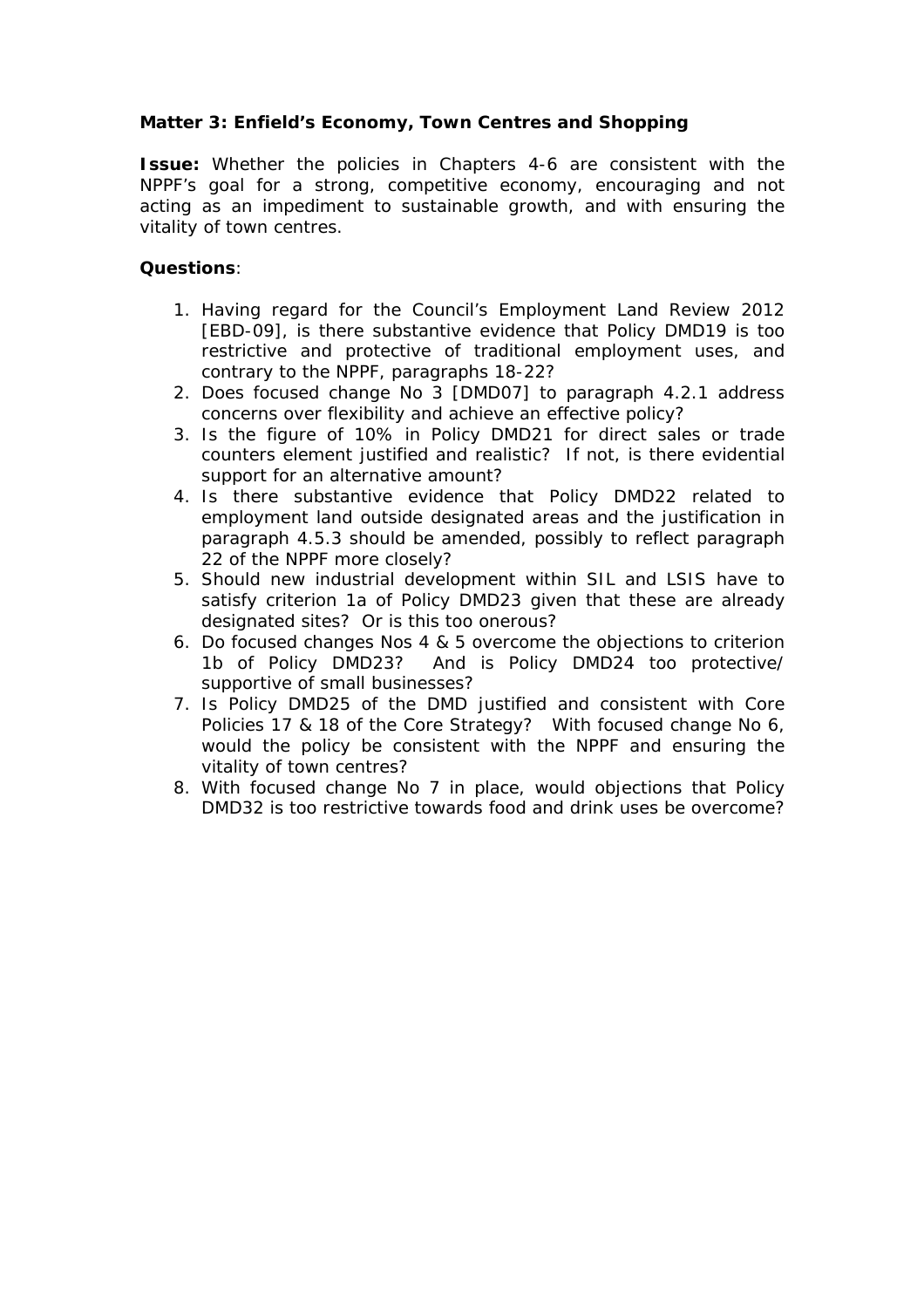## **Matter 4: Design and Heritage**

**Issues**: Whether the policies in Chapter 6 are consistent with securing good design (a key aspect of sustainable development and indivisible from good planning, according to the NPPF) and conserving the historic environment, whilst not subjecting development to an excessive scale of obligations and policy burdens.

- 1. Is Policy DMD38 too onerous in its expectations for design and access statements, having regard for paragraphs 56 onwards in the NPPF and the guidance detailed in paragraph 6.1.9 of the Plan?
- 2. Is the focused change No 9 sufficient to introduce flexibility into Policy DMD39 and make it less burdensome?
- 3. Would the focused change No 10 to Policy DMD41 lead to consistency with the Control of Advertisements Regulations 2007?
- 4. Is Policy DMD43 inconsistent with Policy 30 of the Core Strategy which states that areas appropriate, inappropriate and insensitive to tall buildings will be mapped? Even if precise boundaries cannot be mapped, why could not broad areas be identified?
- 5. In the absence of more local information, does the policy add anything to the London Plan and Mayor's SPG or CABE/English Heritage Guidance on Tall Buildings? Does the policy give developers, local communities and others sufficient information to be justified and effective?
- 6. Focused change No 11 to Policy DMD44 proposes "preserves the asset in a manner appropriate to its significance" whereas English Heritage proposed the word "conserves". Is this significant?
- 7. Should the plan differentiate between the various types of heritage asset (eg. conservation areas, listed buildings, registered parks and gardens, locally listed buildings and archaeology), to ensure that development proposals take account of the proper management frameworks?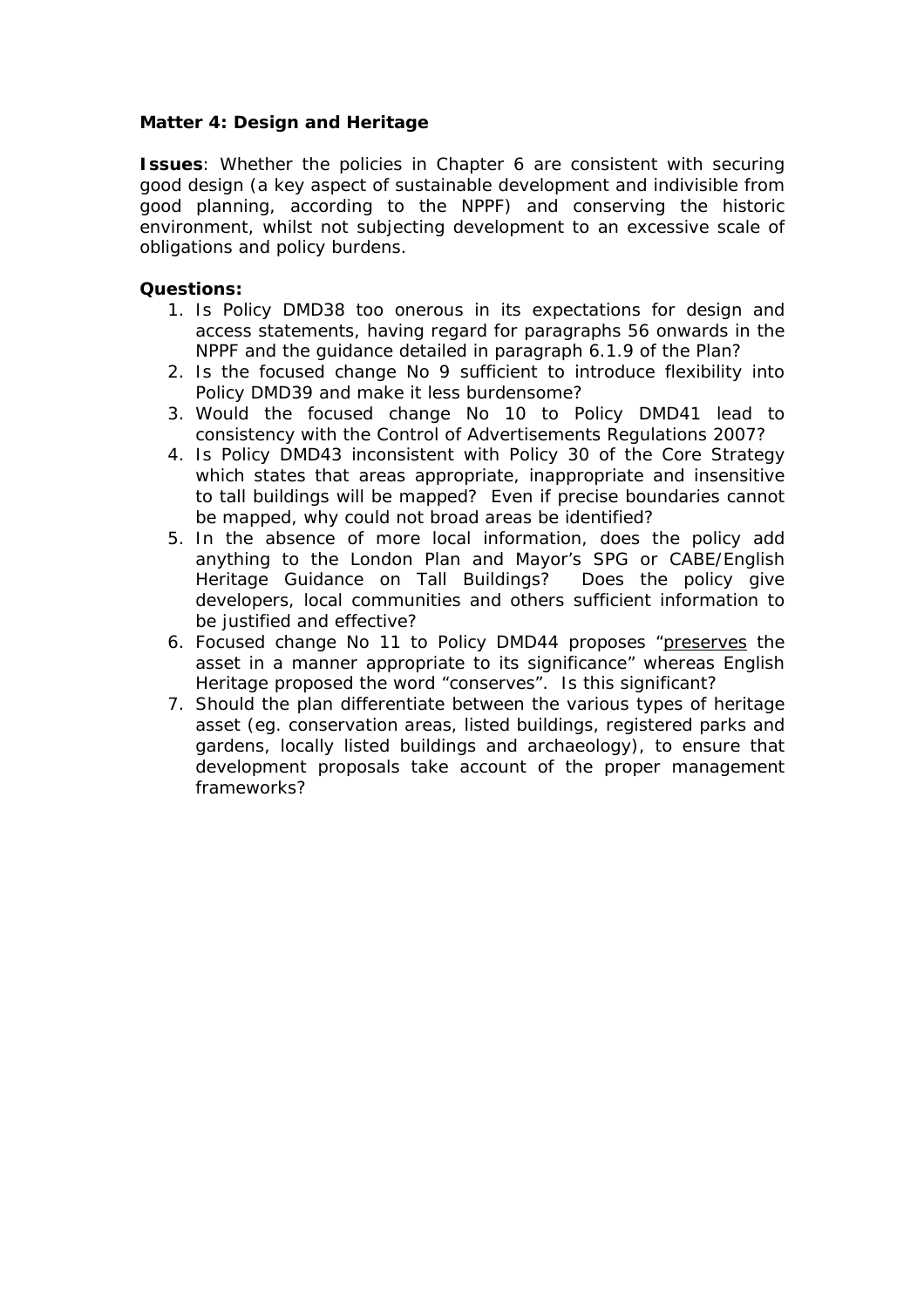## **Matter 5: Transport and Parking**

**Issue:** Whether the Plan is consistent with the promotion of sustainable development and the use of sustainable travel modes, and includes appropriate parking policies which are in general conformity with the London Plan.

- 1. Do the focused changes Nos 12-17 overcome the concerns of the Greater London Authority that Policy DMD45 set a tone which encouraged car parking provision in all developments regardless of their location, nature and scale, contrary to the London Plan?
- 2. Is the approach to limited parking or car free housing development consistent with reducing the need to travel by private car whilst avoiding increased on-street car parking in unsuitable locations?
- 3. Do focused changes No 18 & 19 ensure that Policy DMD47 should secure a safe environment for pedestrians and children when new roads, access and servicing are provided?
- 4. Are focused changes Nos 20 & 21 justified, and necessary to explain the role of transport assessments and travel plans in line with the NPPF?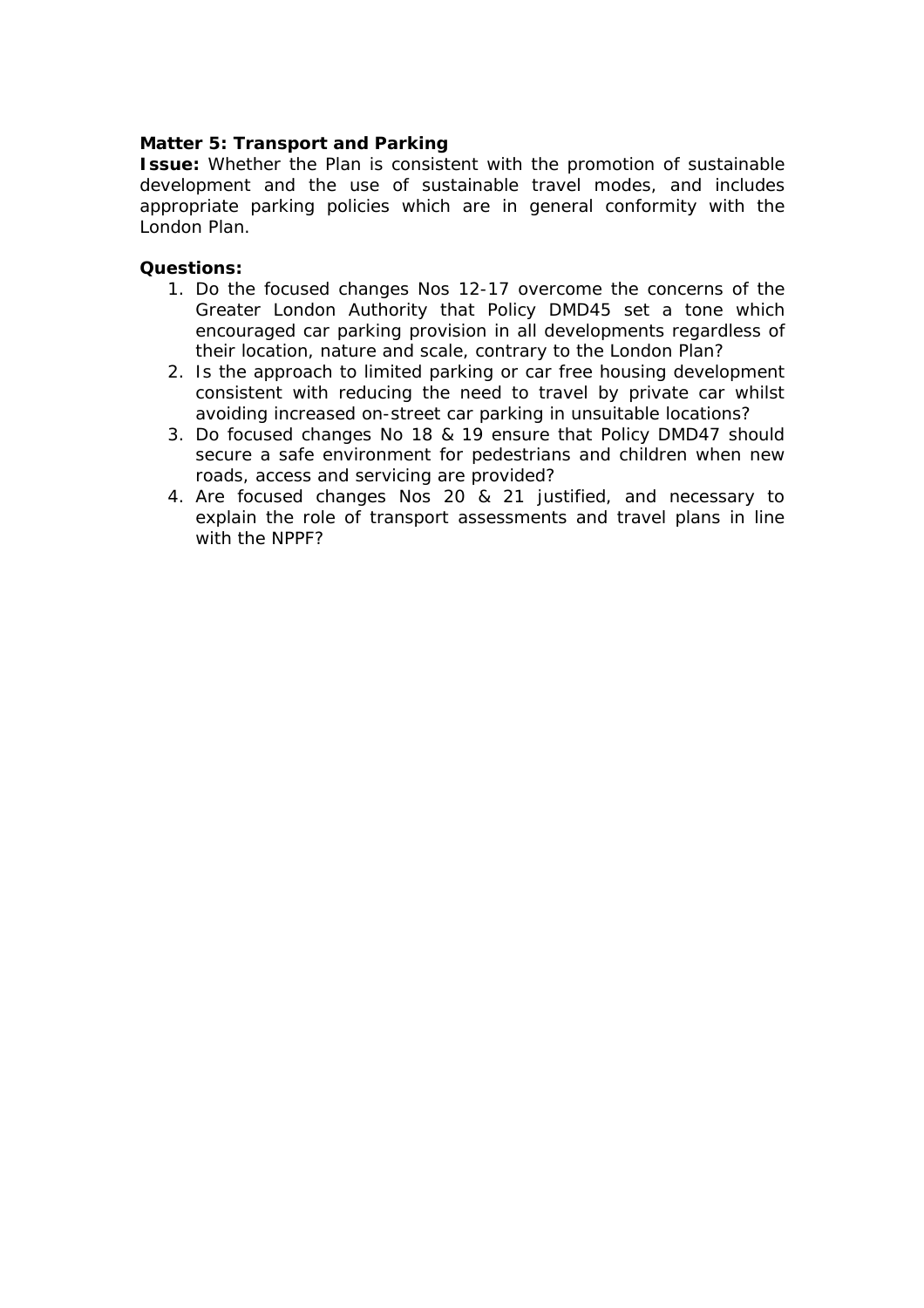# **Matter 6: Climate Change and Environmental Protection**

**Issues:** Whether the Plan tackles the challenge of climate change in a positive fashion and consistently with national planning policy. Whether the Plan's policies provide protection against pollution, deterioration in air quality, and other contamination.

- 1. Do focused changes 22 & 23 result in policies (DMD49 & 50) for sustainable design and construction statements and environmental assessment which would be sound, ensuring that viability and the need to conserve heritage assets would be fully considered?
- 2. Should paragraph 8.1.5 be made more flexible regarding "post construction assessment", bearing in mind the time needed to achieve accreditation?
- 3. Is Policy DMD54: Allowable Solutions sound in the context of the Government's Housing Standards Review?
- 4. Whether the concerns of Thames Water about the provision of new water and wastewater infrastructure, as foreseen in Core Strategy Policy 21 and the London Plan, are overcome by focused changes Nos 25-27 & 29?
- 5. Whether the Environment Agency's concerns about Policies DMD59, DMD61, DMD62, DMD63 and paragraph 9.2.4 related to water conservation, flood risk and remediation for land contamination are adequately addressed by focused changes Nos 28, 30, 31, 32, 33, 35 & 36?
- 6. Whether Policy DMD68 is too restrictive, given the likelihood of industrial, leisure and other uses being closely located in this urban Borough? Whether focused change 38 is clearly set out in DMD-07, and whether it would achieve an effective policy?